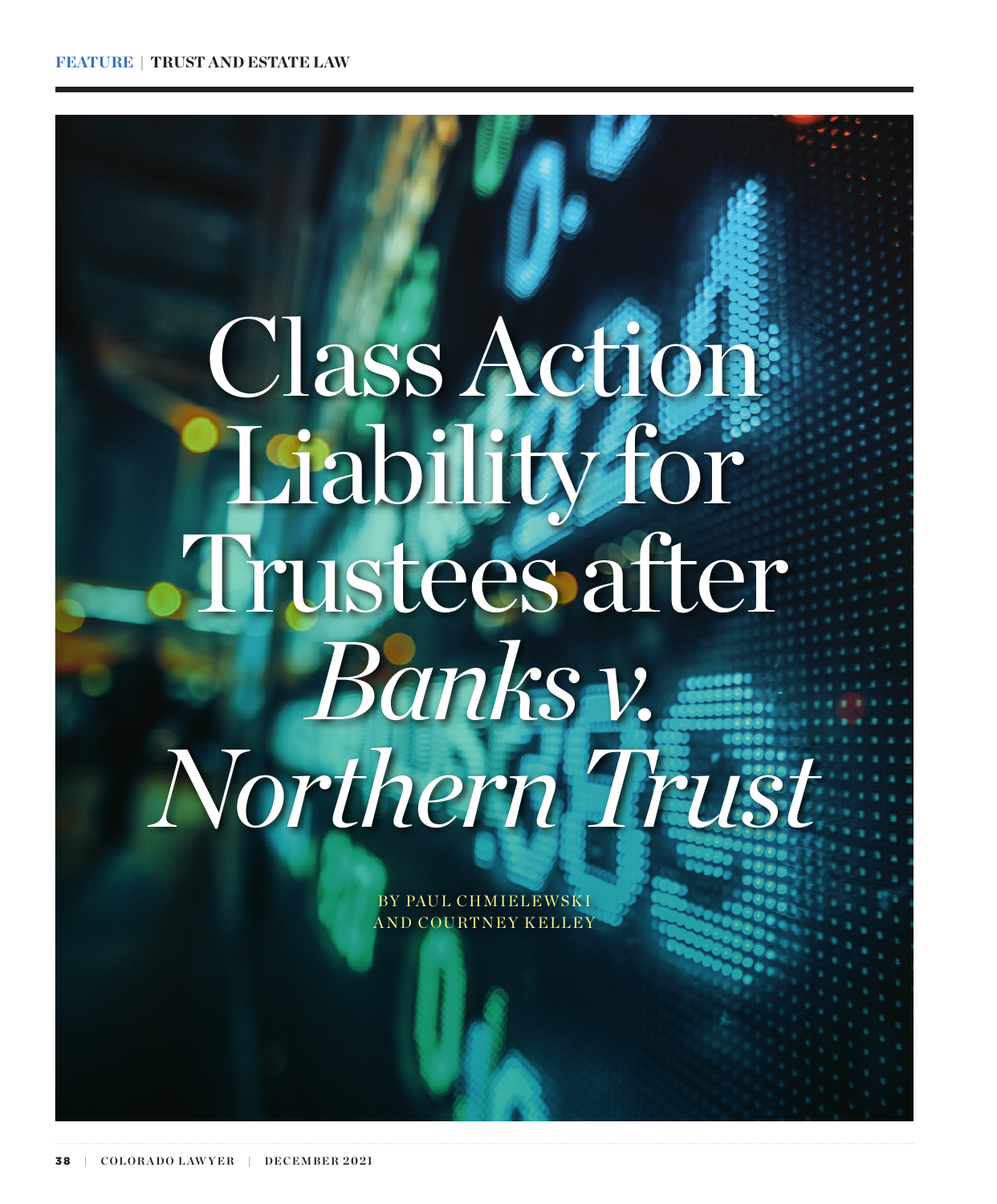*This article discusses potential trustee liability for investment decisions under evolving court interpretations of the Securities Litigation Uniform Standards Act.* 

<span id="page-1-0"></span>ince 1998, federal law has barred class<br>action lawsuits for claims shown to<br>have a connection with an investment<br>activity.<sup>1</sup> Most trustee activities could<br>be construed to have a connection with an ince 1998, federal law has barred class action lawsuits for claims shown to have a connection with an investment activity.<sup>1</sup> Most trustee activities could investment activity. Accordingly, trustees have felt relatively safe from class action claims brought by aggrieved beneficiaries. However, courts are increasingly recognizing a theory that abrogates federal law preemption of class action certification for cases involving investment-related actions against trustees. This trend in court decisions exposes trustees to increased risk of class action liability for a wide range of activities.

### Securities Litigation Uniform Standards Act

Section 10(b) of the Securities Exchange Act (Securities Act) makes it "unlawful for any person . . . [t]o use or employ, in connection with the purchase or sale of any security . . . any manipulative or deceptive device or contrivance in contravention of such rules and regulations as the [Securities and Exchange Commission] may prescribe. . . ." The Securities Exchange Commission (SEC) promulgated Rule 10b-5, which broadly prohibits any deceptive device or fraud "in connection with the purchase or sale of any security."<sup>2</sup> The US Supreme Court has stated that Section 10(b) should be construed "not technically and restrictively, but flexibly, to effectuate its remedial purposes."[3](#page-5-0) Section 10(b) does not directly address class action lawsuits, but decisions interpreting it were initially used by courts when analyzing class action certification requests under subsequently enacted federal preemption legislation[.4](#page-5-0)

In 1995, Congress passed the Private Securities Litigation Reform Act (Reform Act) to make securities fraud pleading standards more stringent.<sup>5</sup> To circumvent these stringent pleading standards, plaintiffs' attorneys began

# "

However, courts are increasingly recognizing a theory that abrogates federal law preemption of class action certification for cases involving investmentrelated actions against trustees. This trend in court decisions exposes trustees to increased risk of class action liability for a wide range of activities.

### ,,

filing class actions in state court based on state law or common law. Congress addressed this unintended federal flight in 1998 by enacting the Securities Litigation Uniform Standards Act (SLUSA[\)6](#page-5-0) to provide that no covered class action (i.e., one in which damages are sought on behalf of more than 50 people) based on state law may be maintained in any court by any private party alleging misrepresentation or manipulation "in connection with the purchase or sale of" a security covered by the Securities Act.<sup>7</sup> Under 15 USC 77r(b), a covered security is a security that is listed or eligible to be listed on a national securities exchange. After SLUSA's enactment, the key focus in determining eligibility for class action certification for many investment-related claims has been interpreting which activities are "in connection with the purchase or sale of" a covered security.

### Evolving SLUSA Case Law

In *Securities and Exchange Commission v. Zandford*, the US Supreme Court interpreted the Section 10(b) coverage requirement that actions must be in connection with the purchase or sale of a security.[8](#page-5-0) In *Zandford*, an elderly client opened a joint account for the client and the client's disabled daughter. The broker promised to invest the account in a conservative manner. The client gave the broker discretion to manage the account and provided the broker a power of attorney to engage in securities transactions without receiving prior consent. When the client died four years later, the account was depleted. A routine government audit revealed that the broker had transferred money from the client's account to individual accounts in the broker's name. The broker argued that his actions involved the misappropriation of funds and therefore were not in connection with the purchase or sale of a security. The Court disagreed, finding that the sale of securities and breach of fiduciary duty coincided and thus were "in connection" with the sale of securities and covered by Section 10(b).[9](#page-5-0)

In *Merrill Lynch, Pierce, Fenner & Smith, Inc. v. Dabit*, a former stockbroker at Merrill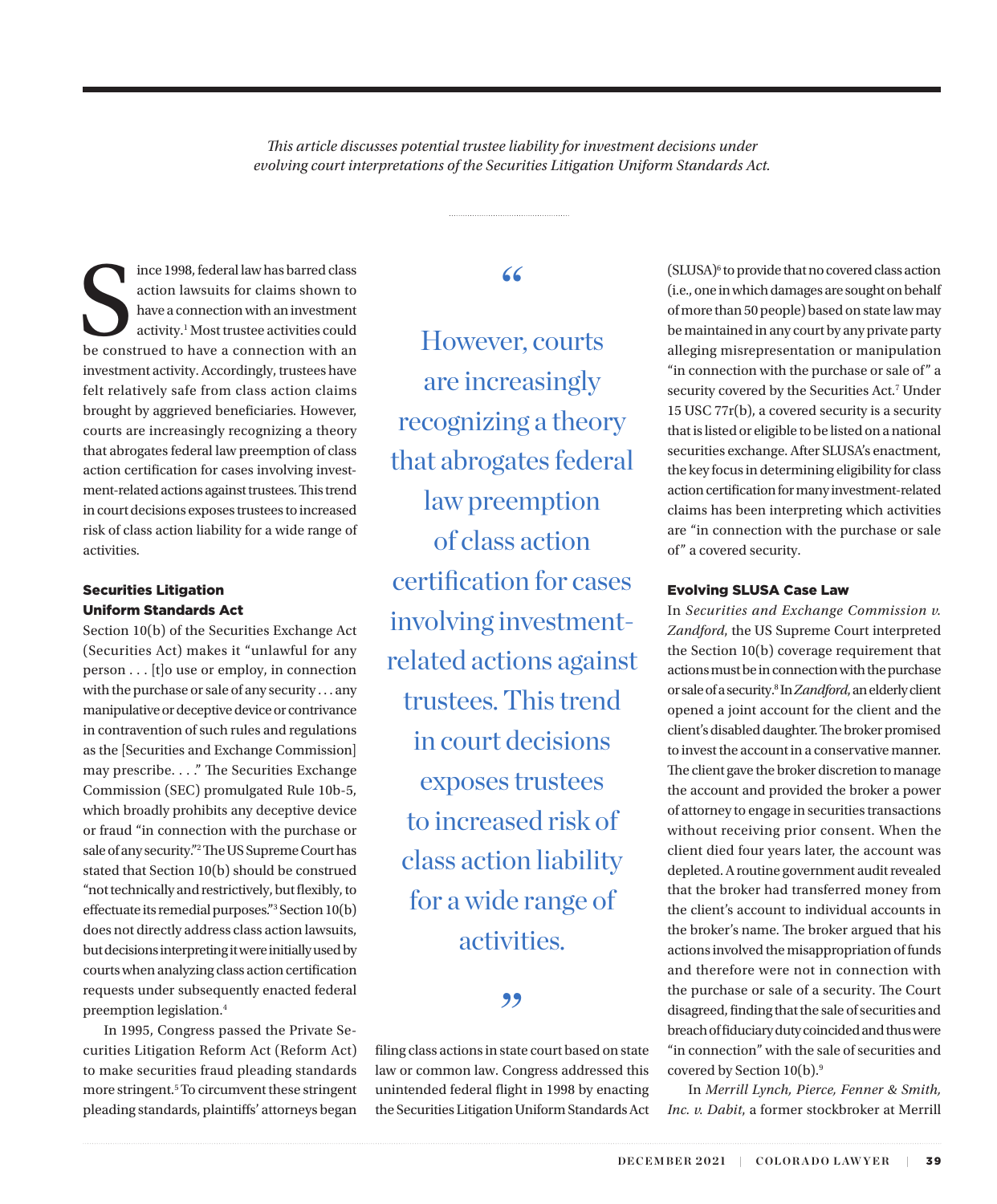<span id="page-2-0"></span>Lynch, Pierce, Fenner & Smith, Inc. (Merrill Lynch) brought a class action against Merrill Lynch alleging that it had defrauded brokers by deceptively inflating stock prices, causing the brokers to hold onto stocks they otherwise would have sold[.10](#page-5-0) Dabit filed the class action in US district court based on federal diversity jurisdiction and Oklahoma state law.

Merrill Lynch argued that SLUSA preempted Dabit's suit, and therefore it could not be brought under state law as a class action. Dabit argued that the suit alleged misrepresentation concerning only the holding of stocks, rather than buying or selling stocks, which was beyond SLUSA's scope. The District Court for the Southern District of New York ruled for Merrill Lynch, finding SLUSA's language broad enough to include suits such as Dabit's.<sup>11</sup> The Second Circuit Court of Appeals reversed, holding that suits by stockholders are distinct from suits by stock sellers and purchasers and that SLUSA was meant to preempt only the latter.<sup>[12](#page-5-0)</sup>

The US Supreme Court took up the case. The key issue was whether SLUSA preempted class action securities fraud suits brought under state law alleging that misleading statements or omissions induced brokers to hold securities rather than to sell or purchase them.<sup>[13](#page-5-0)</sup> In an 8-to-0 decision (Justice Alito did not participate), the Court adopted a broad reading of SLUSA that "holder" class actions such as Dabit's are "in connection with the purchase or sale" of a security and therefore are preempted by SLUSA[.14](#page-5-0) The Court reasoned that Congress must have been aware of SLUSA's broad application and such interpretation is consistent with the law's stated purpose[.15](#page-5-0) The Court found that for purposes of SLUSA preemption, the distinction between sellers, purchasers, and holders "is irrelevant.["16](#page-5-0) The Court further found that SLUSA precludes class action certification for an action that merely "coincides" with the purchase or sale of a security.<sup>17</sup>

After *Dabit*, two cases denied class action certification against trustees based on SLUSA preclusion, *Siepel v. Bank of America, NA*, and *Segal v. Fifth Third Bank*, *N.A*. Both involved bank trustees that had invested trust accounts in mutual funds owned or affiliated with the banks ("proprietary funds") rather than in third party

mutual funds that allegedly performed better. The cases were based on state law fraud claims. Relying on *Dabit*'s finding that class actions based on fraud that merely "coincide" with the purchase or sale of a security are precluded by SLUSA, both courts denied class action certification<sup>18</sup>

Two noteworthy cases allowed class actions to proceed. First, in *Chadbourne & Parke LLP v. Troice*, Allen Stanford (Stanford) and Stanford International Bank offered fixed return certificates of deposit (CDs), which are typically non-covered securities, claiming that the investor money would be invested in covered securities that would back the CDs.<sup>[19](#page-5-0)</sup> But Stanford was operating a Ponzi scheme and using the money for personal expenses. Plaintiffs filed a class action against law firms that represented Stanford and third-party investment firms that sold CDs on his behalf. Defendants moved to dismiss the complaints, arguing that the securities supposedly backing the CDs were covered securities, so SLUSA barred a class action.<sup>[20](#page-5-0)</sup>

The Court stated that fraud must be material to a purchase or sale transaction involving a covered security, not an uncovered security (e.g., CDs)[.21](#page-5-0) Additionally, the Court noted that in all cases of which it was aware, SLUSA preemption was applied to situations where victims had or had tried to obtain an ownership in covered securities[.22](#page-5-0) The victims in *Troice*, however*,* owned uncovered securities. The Court also stated that SLUSA preemption only applies to fraudulent transactions involving covered securities when the fraud is material to someone other than the fraudster.[23](#page-5-0) The ultimate holding in *Troice* was that any fraud regarding the nonexistent covered securities that were supposed to back the CDs was merely incidental to the victims' purchase of non-covered securities (i.e., Stanford's CDs) and SLUSA preemption did not apply.[24](#page-5-0)

*Henderson v. Bank of New York Mellon Corp.* involved an attempt to pursue a class action against a bank acting in its capacity as trustee.[25](#page-5-0) Plaintiffs alleged that defendant, as trustee, invested clients in poorly performing and low-rated funds owned by Bank of New York Mellon Corp. and its affiliates rather than investing in better performing non-proprietary funds. The district court held that after *Troice*, a mere coincidental connection between alleged fraud and a covered security no longer supported SLUSA preemption. The court denied defendant's motion to dismiss the lawsuit based on SLUSA preemption. The parties settled in 2019.

### Banks v. Northern Trust

Against this backdrop, the Ninth Circuit Court of Appeals decided *Banks v. Northern Trust Corp.*, in which Banks, the trust beneficiary, alleged that Northern Trust, in its capacity as trustee, invested in poorly performing mutual funds that were affiliated with Northern Trust rather than seeking to invest in better performing non-affiliated funds[.26](#page-5-0) Banks also alleged that Northern Trust charged excessive fees for internal trust tax return preparation. Northern Trust argued that SLUSA barred these claims.

Banks argued that the materiality prerequisite for the "in connection" requirement did not exist because (1) as a mere beneficiary of an irrevocable trust, she had no ability to decide whether to purchase or sell securities for the trust; and (2) Northern Trust, rather than the trust beneficiaries, had control over the decision to purchase or sell securities for the trust. Given this fact, Banks argued that the fraudulent actions would only be material to the fraudster itself (i.e., Northern Trust) and class action certification was appropriate.

Citing *Zandford*, Northern Trust countered that its actions as trustee were no different than the actions of an agent and should be considered "in connection" with the purchase or sale of a security[.27](#page-5-0) Northern Trust also cited *Dabit*, *Siepel*, and *Segal* to support its argument that fraud that merely "coincides" with the purchase or sale of securities results in SLUSA preclusion.

The Ninth Circuit framed the case as an issue of first impression: "whether allegations concerning a trustee's imprudent investments constitute activity 'in connection with' the purchase or sale of securities when those allegations are brought by the beneficiaries of an irrevocable trust.["28](#page-5-0) In addressing Northern Trust's agency argument, the Ninth Circuit analyzed the differences between agents and trustees, explaining that agents are controlled by principals who direct and control the agent.<sup>[29](#page-5-0)</sup> Conversely, beneficiaries of an irrevocable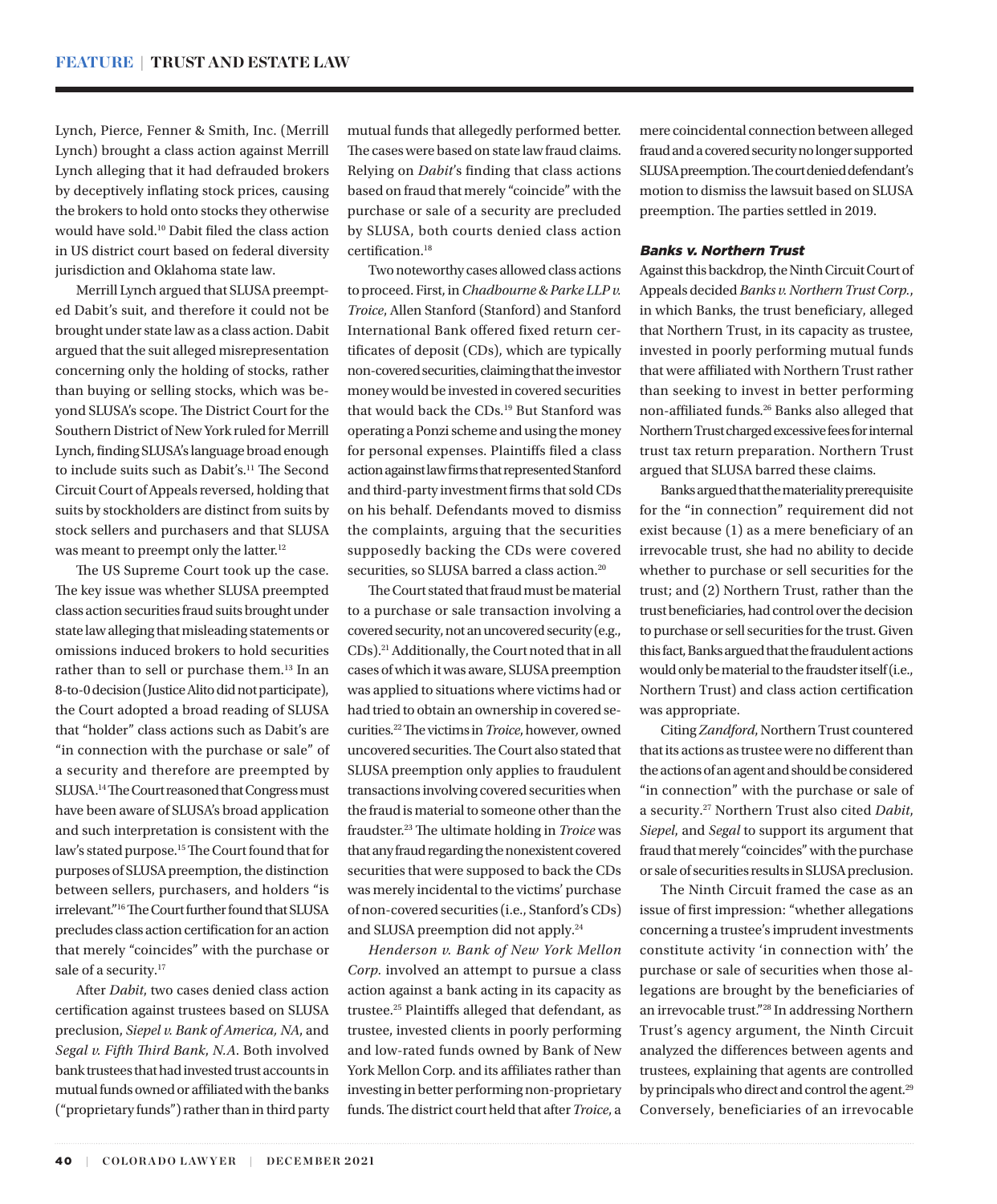<span id="page-3-0"></span>trust have no control over the trustee's actions and cannot unilaterally direct the trustee with respect to investments[.30](#page-5-0) The Ninth Circuit held that there was no fraud with respect to the trust beneficiary "in connection" with the "purchase or sale of a covered security" because Banks had no ability to direct or otherwise compel investment decisions.<sup>31</sup>

The Ninth Circuit acknowledged that under *Dabit*, alleged fraud that coincides with a securities transaction meets the "in connection" requirement for SLUSA preemption but added that *Troice* clarified *Dabit* and required the fraud to be material to the decision to buy or sell a security to meet the "in connection" requirement[.32](#page-5-0) Further, under *Troice*, fraud must be material to someone other than the fraudster to qualify as "in connection" with the purchase or sale of a covered security.<sup>33</sup> The Ninth Circuit held that Northern Trust was the only party with authority to trade based on the fraudulent activity, and because it was also the "fraudster," SLUSA preemption did not apply under *Troice*. [34](#page-5-0) The dismissal of the putative class action was reversed and the case was remanded for further proceedings.

### *What About Discretionary Investment Authority?*

The successful class action certifications cited above involve trustees with full investment authority rather than simply discretionary investment authority. But a recent opinion marks, to the authors' knowledge, the first class action certification for investments into proprietary funds by individual investors who provided their investment advisor with discretionary investment authority. On June 7, 2021, the US District Court for the Western District of Pennsylvania denied, in part, a motion to dismiss the class action complaint against Bank of New York Mellon Corp. and Bank New York Mellon, N.A.<sup>35</sup> Notably, the court rejected defendants' contention that SLUSA precluded the class claims from moving forward, and it sustained plaintiffs' breach of contract and consumer claims. Although the court granted the motion to dismiss the breach of fiduciary duty and negligence claims, it did so without prejudice.

# "

Nevertheless, it is clear that trustees may have reason to no longer feel confident in claiming their actions relate to their investment activities and are, therefore, not subject to class action liability under SLUSA. This leaves open what actions give rise to trustee liability when trustees invest and manage trust assets in Colorado.

## ,,

### Trustee Liability in Colorado

Neither *Henderson* nor *Banks* are binding law in Colorado. Nonetheless, they support the proposition that SLUSA class action preemption does not apply when a trustee invests trust assets in its own proprietary funds[.36](#page-5-0)*Henderson* was ultimately settled in 2019, preventing adjudication of whether a breach of loyalty or breach of fiduciary duty occurs when a trustee uses its own proprietary funds as trust investments. *Banks* remains pending, and the preliminary issue of whether SLUSA barred the claim as a class action was only recently decided. Nevertheless, it is clear that trustees may have reason to no longer feel confident in claiming their actions relate to their investment activities and are, therefore, not subject to class action liability under SLUSA. This leaves open what actions give rise to trustee liability when trustees invest and manage trust assets in Colorado. State statutes provide some guidance in answering this question.

Colorado's Uniform Trust Code (CUTC) states that pursuant to its duty of loyalty, the trustee must act in the best interests of trust beneficiaries[.37](#page-5-0) The CUTC simultaneously provides a layer of protection for trustees when investing and managing trust assets by stating that a conflict of interest should not be presumed when a trustee invests in funds in which the trustee or its affiliate has an interest.<sup>38</sup> This may appear to operate as a safe harbor for trustees with a potential conflict of interest, but the CUTC also requires a trustee to comply with Colorado's Uniform Prudent Investor Act (CUPIA)[.39](#page-5-0) 

CUPIA's prudent investor rule requires trustees to invest and manage trust assets using reasonable care, skill, and caution in conformance with the trustee's duty of loyalty.[40](#page-5-0) The rule also discusses the dangers of self-dealing.<sup>[41](#page-5-0)</sup> To comply with the duty of loyalty, a trustee "may only incur costs that are appropriate and reasonable in relation to the assets, the purposes of the trust, and the skills of the trustee."[42](#page-5-0) In addition to implementing a strategy focused on total return, the rule states that cost minimization is a key component when investing and managing trust assets[.43](#page-5-0) To minimize costs, a trustee must compare costs among similar investment options being considered for a trust portfolio.[44](#page-5-0) Therefore, trustees must select an investment portfolio that yields the best returns at the lowest cost.<sup>[45](#page-5-0)</sup> Trustees who follow the CUTC and CUPIA have a liability shield.

### Proprietary Investments

Colorado law does not prohibit trustee use of proprietary funds, but investments must be in the trust beneficiaries' best interests. In determining beneficiaries' best interests, the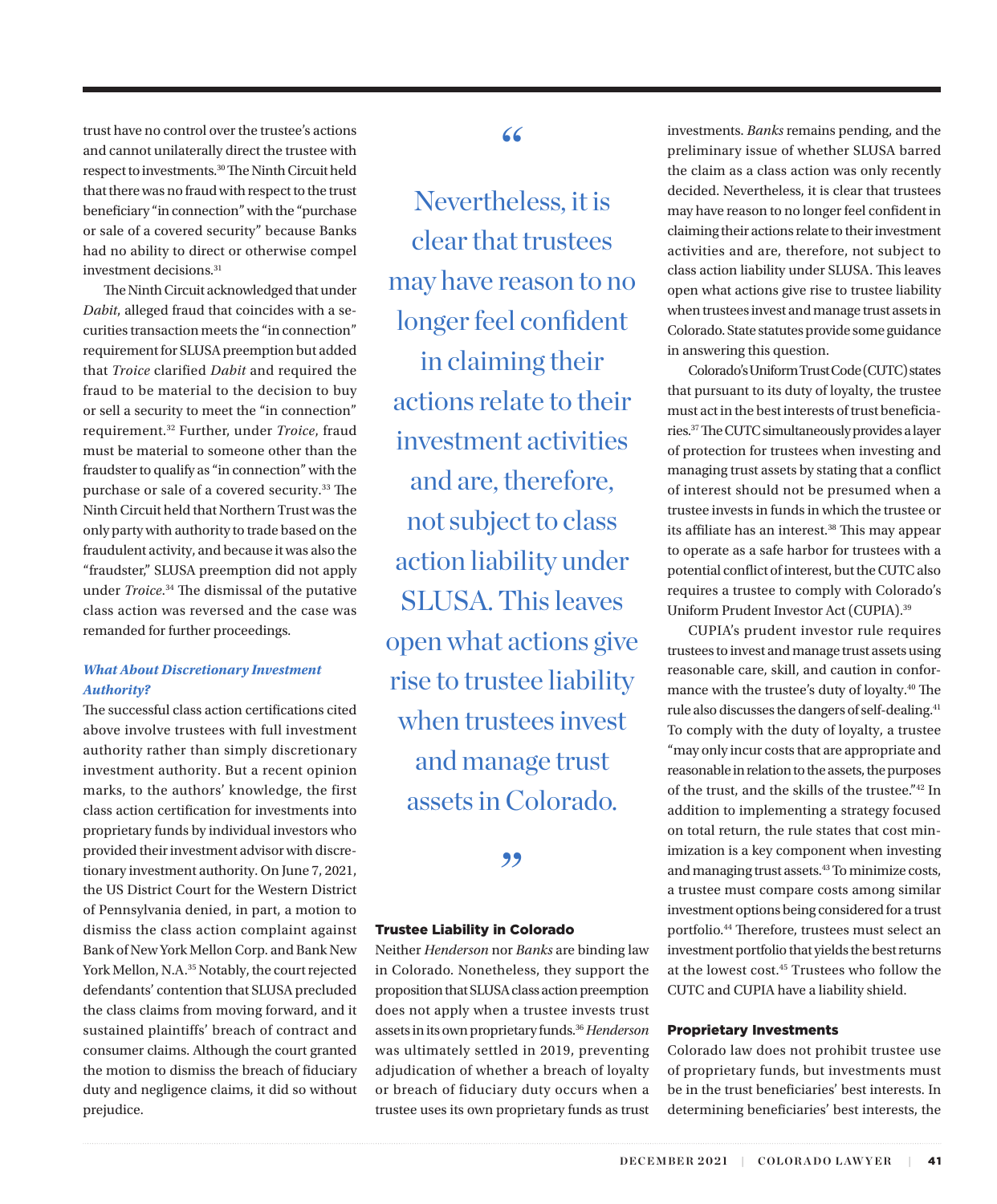<span id="page-4-0"></span>trustee must evaluate both the performance and cost of using proprietary funds relative to investing in non-affiliated funds. Based on the CUTC and prudent investor rule, it appears that a trustee violates its fiduciary duty if it uses proprietary funds and the returns underperform non-affiliated funds or if the cost of using proprietary funds exceeds the additional benefit, if any, realized from the use of such proprietary funds. Where the use of proprietary funds results in both underperformance and additional cost, a case for trustee liability appears viable.

### Other Proprietary Services

*Banks* touched on proprietary trustee tax preparation services that were alleged to be violations of fiduciary duty, though the main focus of the case was whether class action certification was warranted due to the trustee's use of proprietary funds. Regardless, the trend away from SLUSA preemption for trustees raises whether other proprietary trustee services, including tax preparation, oil and gas management, real estate management services, and management of closely held business assets could result in trustee liability.

### *Tax Preparation Fees*

One of the allegations in *Banks* was that Northern Trust had transformed its tax services to create a new profit center for the bank by charging an additional \$900 annually to prepare the trust tax returns.<sup>46</sup> Previously, Northern Trust's trust tax return preparation fee had allegedly been part of the standard trustee fee assessed against trust assets[.47](#page-5-0) While an annual trust tax return preparation fee of \$900 is not excessive per se, if Northern Trust switched from including this fee as part of the standard trustee fee to charging it as an additional fee, it could have potential liability.

In *Henderson v. Bank of New York Mellon, N.A.*, plaintiffs alleged that Bank of New York Mellon, N.A. (BNY Mellon), as trustee, started using an outside tax firm to prepare its trust tax returns and passed to the trust the cost of the outside tax preparer and a mark-up fee.<sup>[48](#page-5-0)</sup> The court certified the case as a class action.<sup>[49](#page-5-0)</sup> BNY Mellon settled the case for \$10 million.

It is common for trustees to offer trust tax preparation services for a relatively reasonable fee because they can access the tax information efficiently. By itself, charging a fee for tax return preparation is not a breach of fiduciary duty. But if the fees charged are excessive or undisclosed, or the service is substandard, trustee liability may result.

### *Oil and Gas Management*

Oil and gas management can potentially generate substantial revenue for a trust. Some trustees manage oil and gas interests internally, while others hire external managers to manage the assets on the client's behalf. The standard corporate trustee fee schedule for managing oil and gas interests is based on a percentage of the assets managed. This practice raises two significant issues for trustees. First, trustees must pay attention to the percentage fees they charge relative to those charged by third-party professional oil and gas managers. Because a trustee is required to act in the best interests of the trust beneficiaries, a trustee may not charge a higher fee than a third party professional simply because it chooses to manage the oil and gas interests internally. Second, trustees that use outside managers must be careful to (1) pass on only the outside manager's costs rather than charging a percentage that greatly exceeds the outside manager's actual charges, and/or (2) assess a markup fee that is justified by the trustee's oversight responsibilities. Based on *Henderson*, an unjustified and undocumented markup may be considered a breach of fiduciary duty.

### *Real Estate*

There are many potential layers of fees when a trust owns real estate. Many trustees charge a percentage fee based on the value of real estate a trust holds. The trustee may also hire property managers to oversee and manage the property. Property management fees may or may not be included in the standard trustee management fee for the property. When buying or selling trust owned real estate, many trustees charge an additional fee, usually 2 to 5% of the value of the property being bought or sold, which is intended to compensate the trustee for the

additional services it provides in the sales process (e.g., reviewing the contract, overseeing due diligence, etc.). Realtor fees are added to the trustee's fees. The authors are unaware of litigation involving trustee real estate fees, but it is reasonable to foresee a potential claim based on excessive real estate fees.

### *Closely Held Business Assets*

Closely held businesses (CHBs) are owned or controlled by a family rather than by a vast collection of individual shareholders. While CHBs are often incorrectly thought of as small businesses, they can have significant revenue and are increasingly being transferred into trusts for estate planning purposes. Typically, partial interests in CHBs are transferred to future generations while the company's founder is still alive and running the business. This practice may lead to conflict between the founder and the trustee. For example, because the founder continues to run the business, the founder often believes that the trustee does not have any real responsibilities with respect to the business and should therefore be entitled to minimal fees. However, trustees bear responsibility for regulatory compliance and ensuring that the business is properly functioning and continues to be a prudent investment for the trust, even if the trust owns a minority interest.

Trustees must justify fees for CHBs like they do for any other asset. But a standard percentage fee based on the value of the underlying CHB asset may be difficult, given the trustee's unique duties in holding a minority interest as opposed to a majority interest. Even a trustee holding a majority interest will likely not directly manage the business on a day-to-day basis. Instead, the founder will likely operate the business with a third party taking over management on the founder's death.

Charges for CHB fees, as for other fees discussed above, should be handled prudently, with trustees monitoring whether the fees charged are comparable to those that an outside business management firm would provide, whether there are excessive markups over outside consultant fees, and whether the overall services provided to the trust are reasonable.